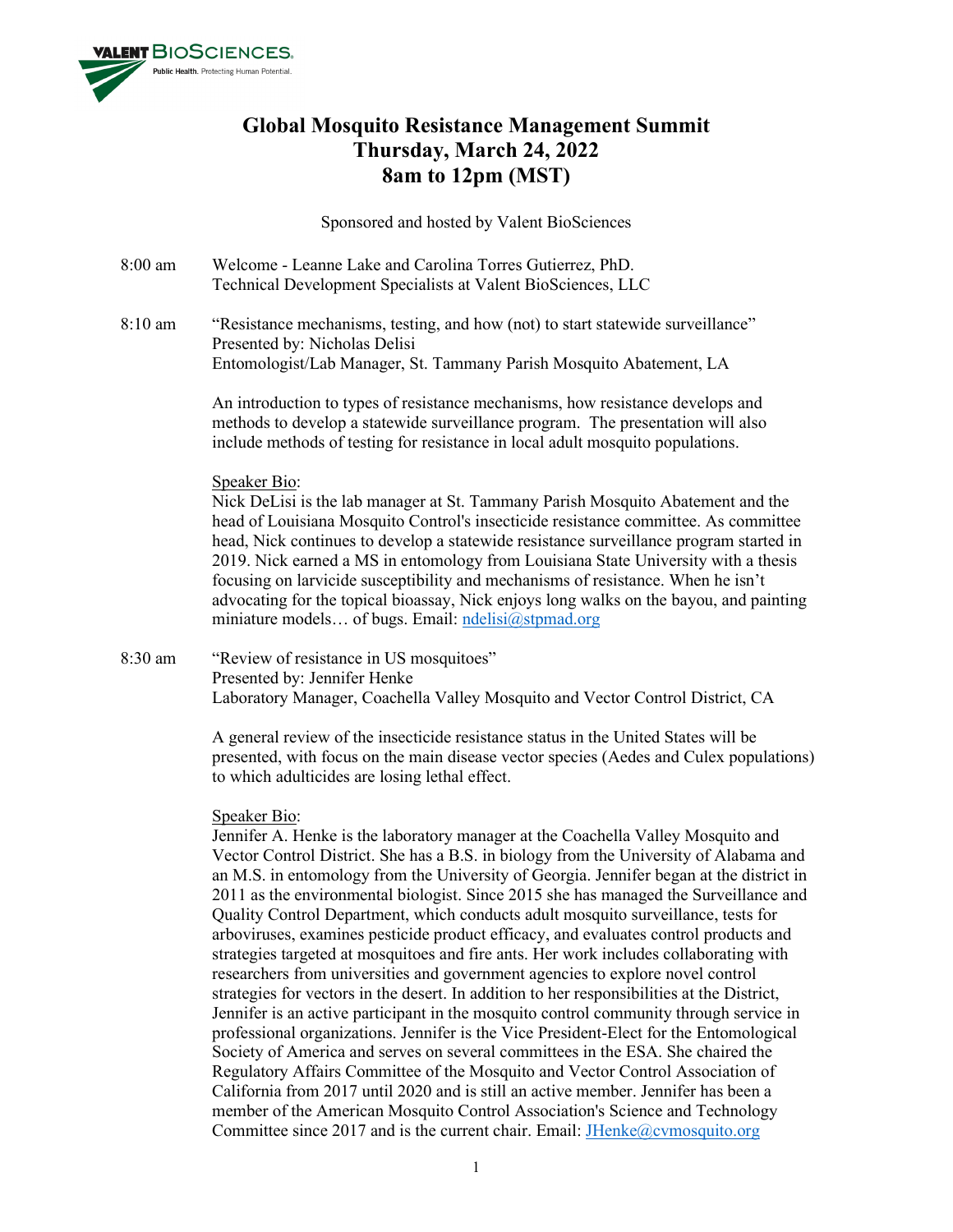8:50 am "Molecular drivers of insecticide resistance in malaria vectors" Presented by: Charles S. Wondji Welcome Trust Senior Research Fellow, Vector Biology Department, Liverpool School of Tropical Medicine Executive Director, Centre of Research in Infectious Diseases (CRID), LSTM Research Unit

> Malaria control relies on insecticide-based interventions such as insecticide-treated nets or indoor residual spraying. However, increasing resistance to main insecticides in malaria vectors threatens the continued success of these tools. To maximize the effectiveness of insecticide-based interventions, it is crucial to elucidate the genetic basis of resistance and establish its impact on malaria control.

> Recent studies have revealed a complex genomic evolution of resistance in malaria vectors in Africa which is likely to impact the efficacy of control tools. Target site resistance mechanisms notably knockdown resistance (kdr) markers are spreading extensively in *Anopheles gambiae* populations. There are extensive reports of metabolic resistance to insecticides in major malaria vectors such as *An. gambiae* and *An. funestus* with evidence that it is reducing the efficacy of pyrethroid-based interventions. Transcriptomic and genomic analyses have revealed that cytochrome P450 gene are playing a major role beside other genes including glutathione S-transferases. Whole genome sequencing has detected selective sweep footprints in mosquito populations associated with scale up of insecticide-treated nets. Furthermore, a complex evolution of metabolic resistance has selected evolutionary features including copy number variation (CNV) and structural variations. Moreover, DNA-based markers of metabolic resistance are being detected including in *An. funestus* and *An. gambiae*. These DNAbased markers are allowing to assess the resistance impact on the efficacy of insecticide-treated nets using experimental hut trials. Additionally, resistance impact is now evaluated on epidemiological parameters such as fitness cost and malaria transmission. Improvement in our understanding of molecular basis of resistance will undoubtedly implement suitable control interventions while improving resistance management strategies across Africa.

## Speaker Bio:

Charles Wondji is a professor of vector biology and genetics at the Liverpool School of Tropical medicine (LSTM) and Executive Director of the Centre for Research in Infectious Diseases (CRID) in Cameroon. His research aims at understanding the genetic basis of insecticide resistance in mosquitos' vectors of malaria or arboviruses by detecting molecular resistance markers using genomic/genetic tools and designing suitable molecular assays to track resistance in field populations to assess its impact on control interventions in Africa. He is sponsor of several research fellows across Africa (Welcome Trust, DELTA, PIIVEC). He is member of several research consortiums, of the WHO prequalification team (vector control) and of the external Scientific Advisory committee of IVCC. Email: [Charles.Wondji@lstmed.ac.uk](mailto:Charles.Wondji@lstmed.ac.uk)

9:10 am Break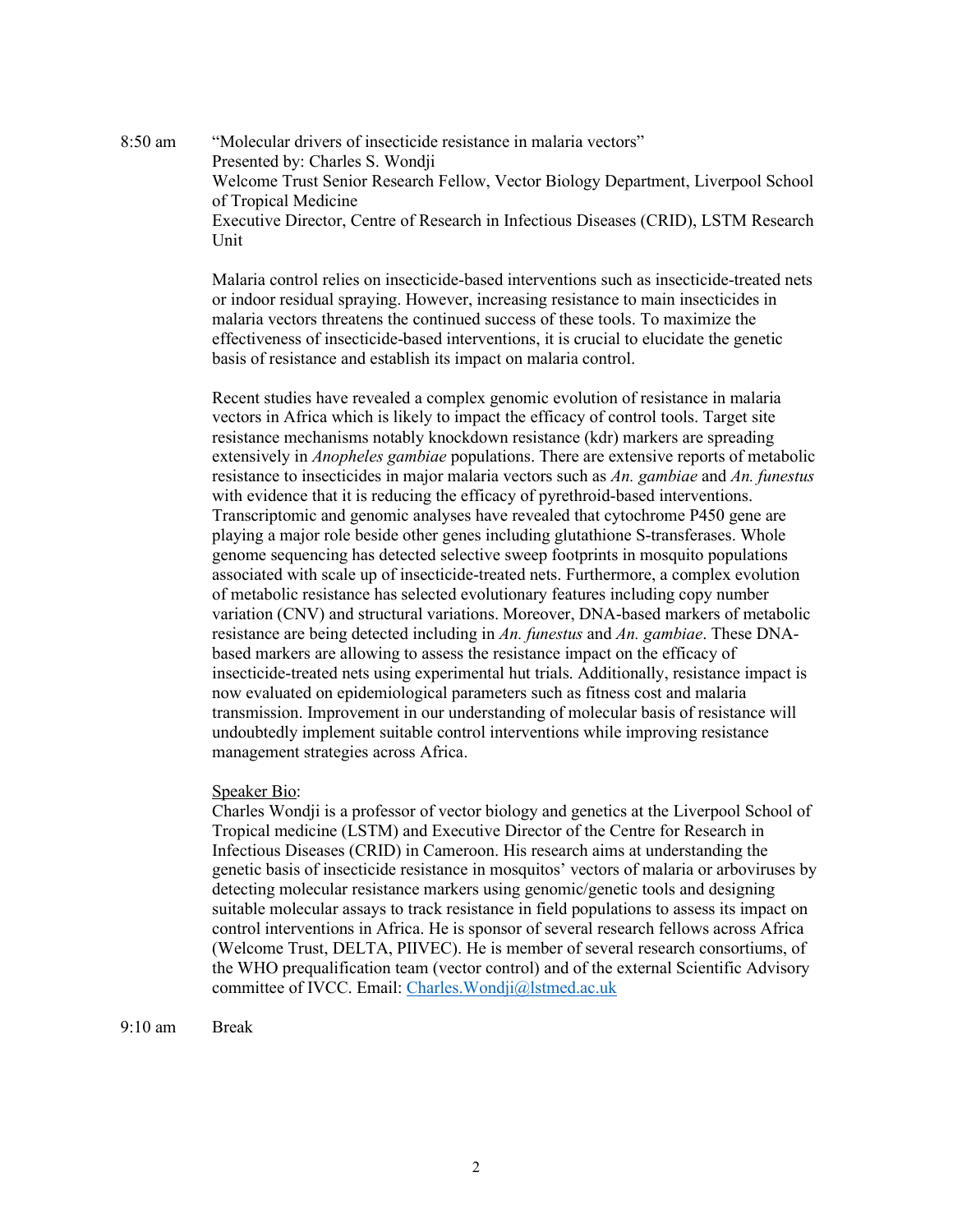9:20 am "Surveillance of insecticide resistance and operational research with *Aedes aegypti* in Mexico: the experience from Yucatan" Presented by: Gabriela González Olvera, PhD. Collaborative Unit for Entomological Bioassays, University of Yucatan, Mexico.

Description of operational research to control *Aedes aegypti* in Yucatan.

## Speaker Bio:

My professional interests include the characterization and understanding of insecticide resistance of disease vectors and the evaluation of vector control interventions, with emphasis on Aedes aegypti. I am responsible of the Laboratory for Entomological Bioassays and Insecticide Resistance Monitoring of the Collaborative Unit of Entomological Bioassays (UCBE-UADY) from the Autonomous University of Yucatan, currently under the process of Good Laboratory Practices (GLP) certification by the World Health Organization. UCBE-UADY is also the Unit of Bioassays of Yucatan (UIEB-Yucatán) through a cooperative agreement with the Ministry of Health of Yucatan, with support from the Ministry of Health of Mexico (CENAPRECE). At UCBE-UADY we regularly perform insecticide susceptibility bioassays and evaluate traditional/innovative insecticide molecules/formulations/delivery methods under laboratory, semi-field (experimental huts/houses) and field conditions to support the integrated Management of *Aedes aegypti*. Email: gabygzzo@gmail.com

9:40 am "Susceptibility Status of Insecticides Used for Mosquito Control in Asia" Presented by: Dr. Nazni Wasi Ahmad Ministry of Health Malaysia

> An explanation of the status of insecticide resistance in mosquito control throughout Asia.

## Speaker Bio:

Dr. Nazni Wasi Ahmad is a Senior Research Officer in the Ministry of Health. She started her career as a researcher in the Medical Entomology Unit, Institute for Medical Research (IMR), Malaysia. Her works in insecticide resistance against houseflies and mosquitoes, led her to develop the Rapid Insecticide Resistance Test Kit which is used in operational vector control programs. Nazni also has her skills in forensic entomology, and she developed the maggot debridement therapy which is used in modality for wound therapy in Malaysia. Currently she is involved in dengue research where she is the principal investigator for replacement strategy with Wolbachia infected Aedes, Sterile Insect Technique and autodissemination traps. To date, she has published 150 papers in local and international peer-reviewed journals and presented more than 230 papers in scientific meetings locally and internationally. She has 11 patents with several countries.

10:00 am "Life after insecticide resistance was detected" Presented by: Dina M. Fonseca Rutgers University Center for Vector Biology, New Jersey, USA Presentation

> Insecticide resistance (IR) in mosquitoes happens. I will provide an overview of case studies of IR to discuss what is known about the causes and prevalence of IR in US mosquitoes, especially in the NE US, and its operational impact especially known or predicted effects on public health. My aim is to create a framework for collaborative studies to address IR in NJ mosquitoes.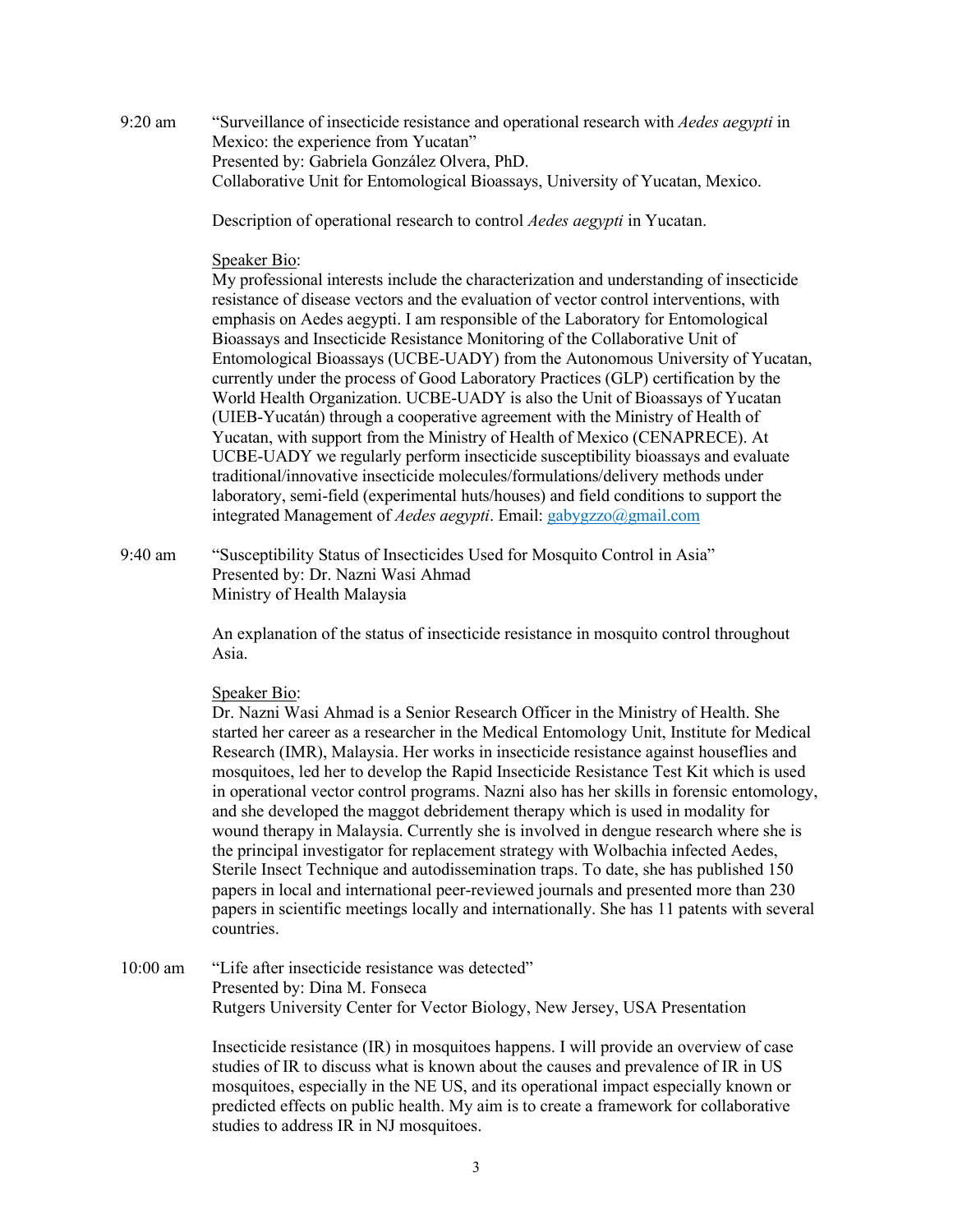#### Speaker Bio:

Tenured professor in the department of Entomology at Rutgers University School of Environmental and Biological Sciences and a member of the graduate programs in Entomology, Ecology and Evolution, Microbiology - [https://fonseca-lab.com.](https://urldefense.com/v3/__https:/fonseca-lab.com/__;!!BljAD5N0OmfQxSE!sb4wBMbhEDh3cdvvOr-RLoghvkN3uRU3mB4uwphJ3t2kAKnY-HbnU5g31KnhZqURT2zF8TSe$) Director of the Rutgers Center for Vector Biology - [https://vectorbio.rutgers.edu,](https://urldefense.com/v3/__https:/vectorbio.rutgers.edu/__;!!BljAD5N0OmfQxSE!sb4wBMbhEDh3cdvvOr-RLoghvkN3uRU3mB4uwphJ3t2kAKnY-HbnU5g31KnhZqURT6UfggJZ$) a program that provides accreditation, continuing education and broadly supports the extended Mosquito Control community. 26 years of experience in Medical and Veterinary Entomology. Recent focus as a member of the CDC funded Northeast Center of Excellence in Vector Borne Diseases, NEVBD [https://www.neregionalvectorcenter.com,](https://urldefense.com/v3/__https:/www.neregionalvectorcenter.com/__;!!BljAD5N0OmfQxSE!sb4wBMbhEDh3cdvvOr-RLoghvkN3uRU3mB4uwphJ3t2kAKnY-HbnU5g31KnhZqURT7HMcP37$) on the development and field-testing of enhanced approaches to detect, prevent and manage the spread of insecticide resistance. Founding member of the Worldwide Insecticide resistance Network - [https://win](https://urldefense.com/v3/__https:/win-network.ird.fr/__;!!BljAD5N0OmfQxSE!sb4wBMbhEDh3cdvvOr-RLoghvkN3uRU3mB4uwphJ3t2kAKnY-HbnU5g31KnhZqURT2pIgVcN$)[network.ird.fr.](https://urldefense.com/v3/__https:/win-network.ird.fr/__;!!BljAD5N0OmfQxSE!sb4wBMbhEDh3cdvvOr-RLoghvkN3uRU3mB4uwphJ3t2kAKnY-HbnU5g31KnhZqURT2pIgVcN$) Has published ~100 peer-reviewed articles related to mosquitoes and ticks and an additional 20 peer-reviewed articles on other entomological and ecological fields. h-index = 45;  $\sim$ 7200 citations. Email: [dina.fonseca@rutgers.edu](mailto:dina.fonseca@rutgers.edu)

#### 10:20 am Break

10:30 am "If every problem is unique, can the answer be the same?" Presented by: Janet McAllister, PhD Medical Entomologist, Arboviral Diseases Branch of the Division of Vector-Borne Diseases

> Insecticide resistance (IR) was discovered shortly after the first synthetic chemicals were developed necessitating the need for management of IR. Three theories were developed to accomplish IR management that have not changed much in the interceding 75 years. How these theories fit into modern vector control programs given the current environment of treatment limitations will be discussed. Filling in gaps in our knowledge and strategies or questions to guide actions requires testing for IR and following through with evaluation of how local populations change in response to control changes.

#### Speaker Bio:

Janet McAllister is a Board-Certified Medical Entomologist. She received her undergraduate and master's degrees from LSU. Her PhD in Entomology is from the University of Arkansas. She currently works at the Centers of Disease Control in Ft. Collins CO where she is a Research Entomologist with the Division of Vector-Borne Infectious Diseases. Dr. McAllister conducts field and laboratory research on vector control and insecticide resistance in important vectors of arboviruses. Current projects focus on evaluating how larvicide applications using trucks and aircraft effect populations of mosquitoes that use small containers in the urban environment. In addition, Dr. McAllister serves as the subject matter expert and point of contact for vector control after disasters, deploying to Louisiana, Texas and US Virgin Islands in response to Hurricanes Katrina, Harvey and Maria. Dr. McAllister also served as vector control team lead for the CDC Zika virus response and numerous West Nile Virus outbreaks. Dr. McAllister is active in the American Mosquito Control Association and Entomological Society of America. She has served as the President of the American Mosquito Control Association, West Central Mosquito and Vector Control Association, and Louisiana Mosquito Control Association. Email:  $\frac{\partial \phi}{\partial c}$  Eq. 200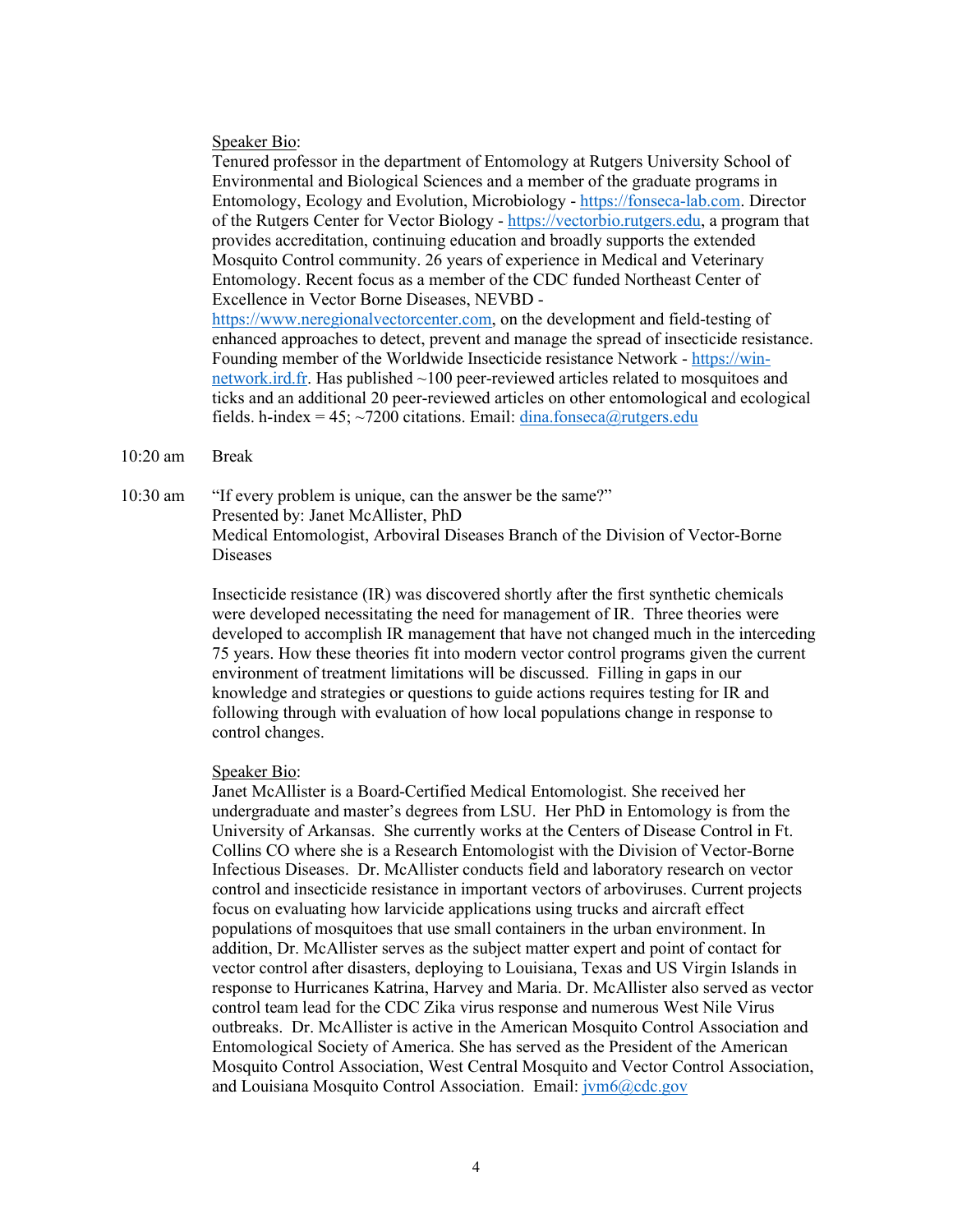10:50 am "Transient tolerance to pyrethroids in gravid mosquitoes: Implications for viral transmission and ULV control" Presented by: Mark Clifton, PhD Northshore Mosquito Abatement District, IL

> Mosquito tolerance to pesticides is a complex multi-layered phenomenon with genetic, molecular, metabolic, physiological, and even physical mechanisms working together to produce a "resistant" phenotype. Vector *Culex pipiens* mosquitoes in the Chicago, Illinois region routinely demonstrate high levels of tolerance to pyrethroid control materials. Surveys utilizing the CDC bottle Bioassay were conducted in 2018, 2019 and 2020 and demonstrated geographically and temporally widespread resistance to sumithrin, permethrin and to a lesser extent, malathion. Operational field trials in 2020 with natural *Culex* spp. mosquito populations and caged field trials in 2021, further corroborated a lack of susceptibility to ground based ULV methodologies. These studies also demonstrated a unique pattern of tolerance to pyrethroid materials based on the gonotrophic state of vector mosquitoes. The various components of pesticide tolerance observed have important implications for viral transmission and operational methods of ULV-based mosquito control.

#### Speaker Bio:

Mark Clifton is the Executive Director of the North Shore Mosquito Abatement District outside of Chicago, Illinois. He earned his B.S. in Biology from Eastern Connecticut State University and his Ph.D. from Florida International University where he studied the reproductive endocrinology of the yellow fever mosquito *Aedes aegypti*. Currently, Mark serves as the North Central Regional Director for the American Mosquito Control Association. Email: [mclifton@nsmad.com](mailto:mclifton@nsmad.com)

11:10 am "Insecticide resistance status and management in Collier County, Florida" Presented by: Keira Lucas, PhD Deputy Executive Director, Collier Mosquito Control District, FL

> The Collier Mosquito Control District historically performed mosquito control through aerial application of organophosphate-based adulticides. In 2018, the District dramatically increased usage of pyrethroid-based adulticides and, at the same time, identified pyrethroid resistance in two disease vector species, *Aedes aegypti* and *Culex quinquefasciatus*. The District also began to see resistance and developing resistance to the organophosphate, naled, in *Aedes aegypti*. This new knowledge represented a challenge for reducing disease vector populations and while reducing organophosphatebased adulticide usage in the District. This presentation covers the insecticide resistance status of Collier's disease vector species, identification of *kdr* and metabolic resistance and the integrated management tools used to combat resistance in Collier County Florida.

### Speaker Bio:

Bio: Keira Lucas is the Deputy Executive Director at the Collier Mosquito Control District headquartered in Naples FL. Dr. Lucas earned her B.S. in Molecular, Cellular and Developmental Biology at California State University, Fresno, and her Ph.D. in Genetics, Genomics and Bioinformatics at University of California, Riverside. Her dissertation research focused on the molecular and hormonal regulators of mosquito reproduction for species-specific mosquito control. Dr. Lucas is active in the American Mosquito Control Association and Florida Mosquito Control Association. She currently serves as Subject Editor for Pesticide Efficacy/Evaluation for the Journal of the American